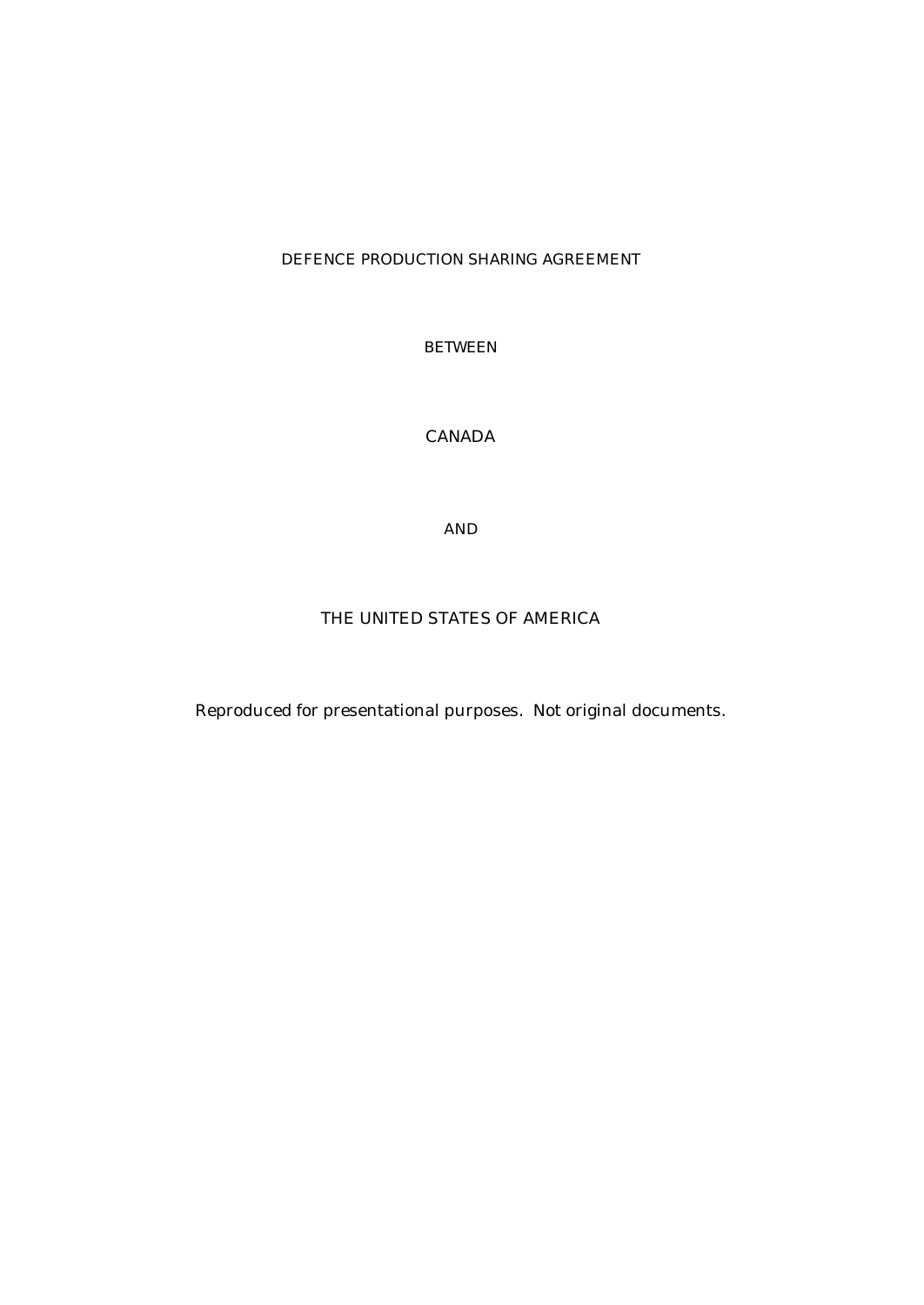### AMENDMENT TO CANADIAN

### LETTER OF AGREEMENT

# Dated **27** July **1956**

Change Paragraph 2. (a) of the Letter of Agreement as it appears in the Defense Acquisition Regulation (DAR) Section M Part **1406.1** (a) and substitute the following language:-

**2.(a)** The Corporation agrees that it will cause all first-tier subcontracts, under contracts covered by this agreement to be placed in accordance with the practices, policies and procedures of the Government of Canada covering procurement for defense purposes; and agrees that if the aggregate profit realized under such subcontracts by any first-tier subcontractor exceeds that which is allowed by the Government of Canada under the above mentioned practices, policies, and procedures, the amount of such excess will be refunded by the Corporation to the Military Departments. There shall also be refunded profits on any subcontract in excess of amounts which the Minister of Defence Production (Canada) in the exercise of said practices, policies, and procedures considers to be fair and reasonable, recovered by the Minister pursuant to Section 21 of the Defense Production Act (Canada) from any individual subcontractor of any tier. It is recognized that the practices, policies, and procedures of the Government of Canada referred to above permit various rates of profit in accordance with the terms of the said practices, policies, and procedures as from time-to-time amended; however, in no case will the rate of profit be allowed to exceed any limit prescribed by statute of the Government of the United States. For the purpose of this paragraph, the Corporation will cause to be conducted such audits in accordance with the Costing Memorandum (DDP -31) of the Department of Defence Production (Canada) and such verifications of cost as are in accordance with the said practices, policies, and procedures. The Corporation will render to the Military Departments its certificate that the provisions of this paragraph have been observed.

For the Government of the United States of America

(signed)

Caspar Weinberger Secretary of Defense For the Government of Canada

(signed)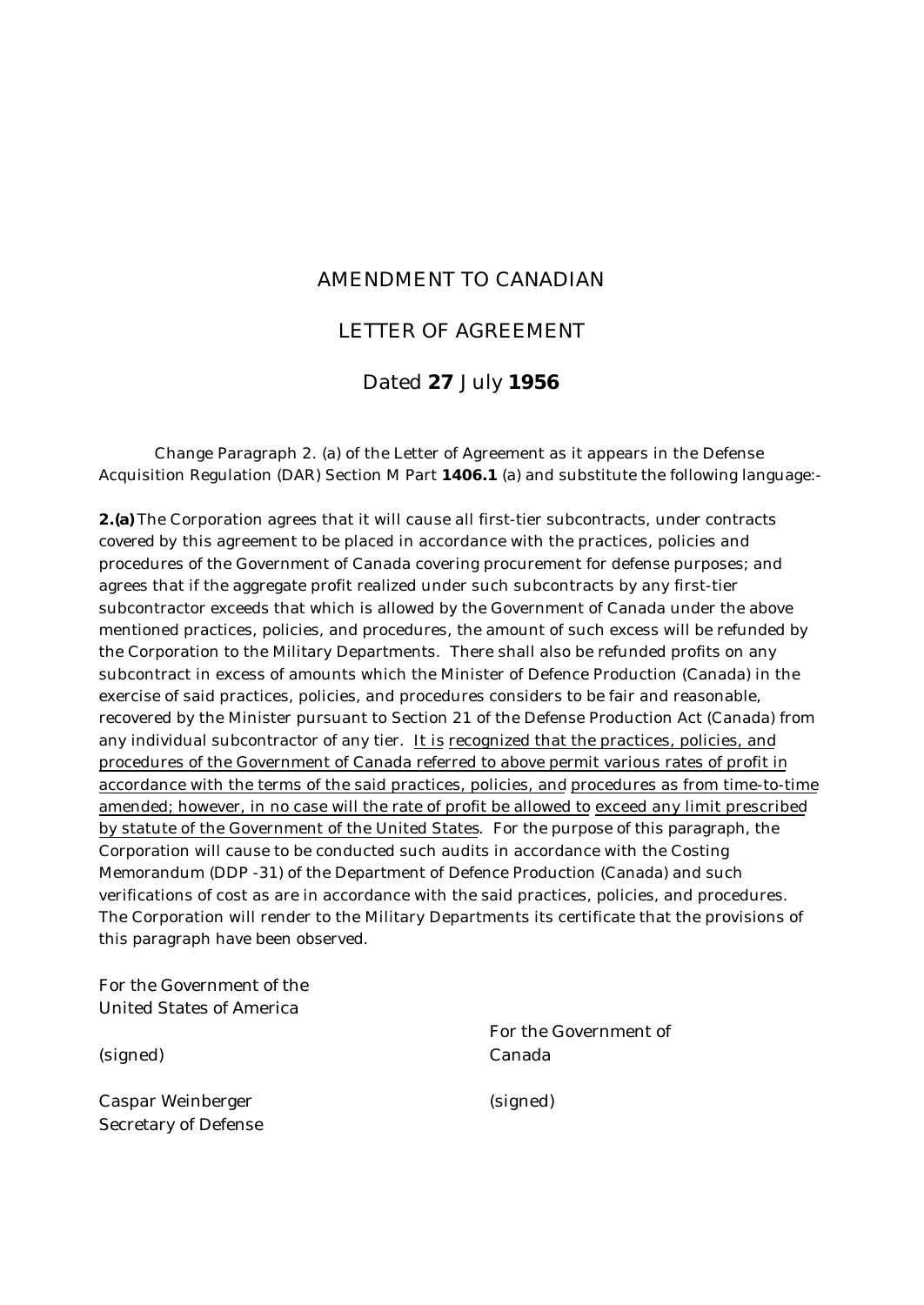# **DEPUTY MINISTER OF DEFENCE PRODUCTION SOUS-MINISTRE DE LA PRODUCTION DE DÉFENSE**

#### **CANADA**

Text of Agreement dated **27** July **1956,** as amended **17** December 1956, 31 May **1957, 6** January 1961, and **15** October **1962,** between the Department of Defence Production (Canada) and the **U.S.** Departments of the Army, the Navy, the Air Force, and the Defense Supply Agency, sets forth policies and provides procedures with respect to all contracts for supplies and services placed with the Canadian Commercial Corporation on or after 1 October 1956. ,

#### Letter of Agreement

- 1. This agreement applies to all contracts placed, on or after October 1, 1956, by any of the Military Departments with the Corporation. It shall remain in force from year to year until terminated by mutual consent; however, it can be terminated on the 31 st day of December or the 30th day of June in any year by either party provided that six months' notice of termination has been given in writing. In addition, this agreement provides for certain reciprocal arrangements facilitating procurement by each of the parties in the country of the other.
- 2. (a) The Corporation agrees that it will cause all first-tier subcontracts under contracts covered by this agreement to be placed in accordance with the practices, policies and procedures of the Government of Canada covering procurement for defence purposes; and agrees that if the aggregate profit realized under such subcontracts by any firsttier subcontractor exceeds that which is allowed by the Government of Canada under the above-mentioned practices, policies, and procedures, the amount of such excess will be refunded by the Corporation to the Military Departments. There shall also be refunded profits on any subcontract in excess of amounts which the Minister of Defence Production (Canada) in the exercise of said practices, policies and procedures considers to be fair and reasonable, recovered by the Minister pursuant to Section 21 of the Defence Production Act (Canada) from any individual subcontractor of any tier. It is recognized that the practices, policies and procedures of the Government of Canada referred to above permit varying rates of profit not exceeding in the case of cost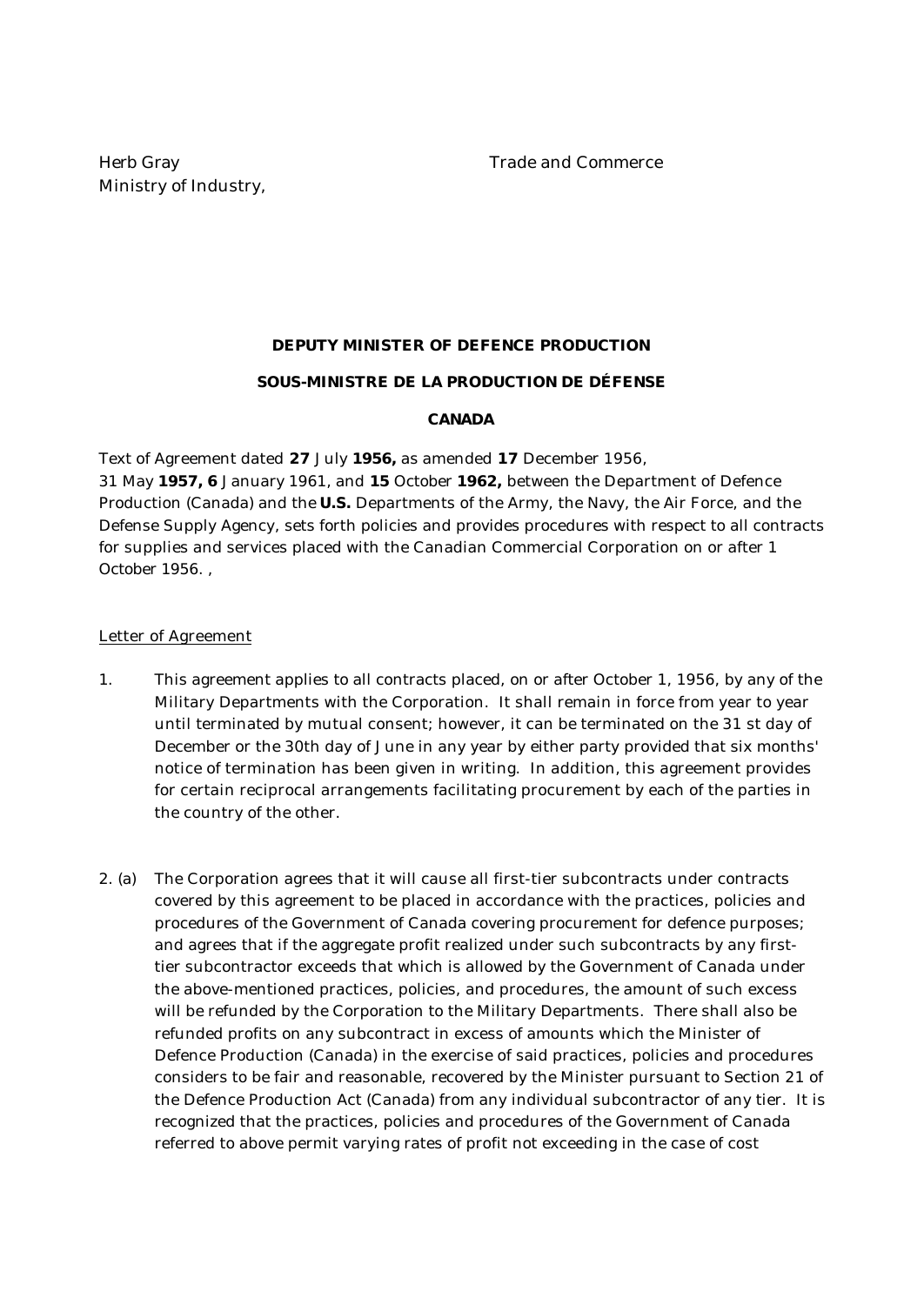reimbursement type contracts 7 ½ percent of estimated cost plus, in certain cases, a bonus where cost savings have been demonstrated, and not exceeding in the case of negotiated fixed price contracts 10 percent of estimated cost. For the purpose of this paragraph, the Corporation will cause to be conducted such audits (in accordance with the Costing Memorandum DDP-31 of the Department of Defence Production (Canada)) and such verifications of cost as are in accordance with the said practices, policies and procedures. The Corporation will render to the Military Departments its certificate that the provisions of this paragraph have been observed.

- (b) Contracts for communication and transportation services, and the supply of power, water, gas and other utilities shall be excepted from the provisions of sub-paragraph (a) above, provided the rates of charges for such services or utilities are fixed by public regulatory bodies; and provided further the Military Departments are accorded any special rates that may be available to the Canadian Government with respect to such **Contracts**
- (c) The Canadian Government, its Departments and Agencies, including but not limited to the Corporation, and Canadian Arsenals Limited, a Crown Company wholly owned by the Canadian Government, shall not be entitled to any profit on any contract or contracts covered by this agreement. Any profits which may be realized shall be returned to the Military Departments except as hereinafter provided:

Before refunding profits realized from the following sources:

- i) net profits of the Canadian Government, b Departments and Agencies as defined above, with respect to contracts and subcontracts covered by this agreement;
- ii) excess profits referred to in paragraph (a) above; and
- iii) renegotiation recoveries from subcontracts of any tier under contracts covered by this agreement, which recoveries the Military Departments would otherwise be entitled to receive in accordance with the provisions of subparagraph (a) above;

the Corporation shall be entitled to deduct any losses it may sustain with respect to contracts covered by this agreement.

(d) Interim adjustments and refunds under this paragraph 2 shall be made at such time or times as may be mutually agreed upon but at least once a year as of June 30th. Such interim adjustments shall apply only to completed contracts. The final adjustment and refund shall be made as soon as practicable after the expiration of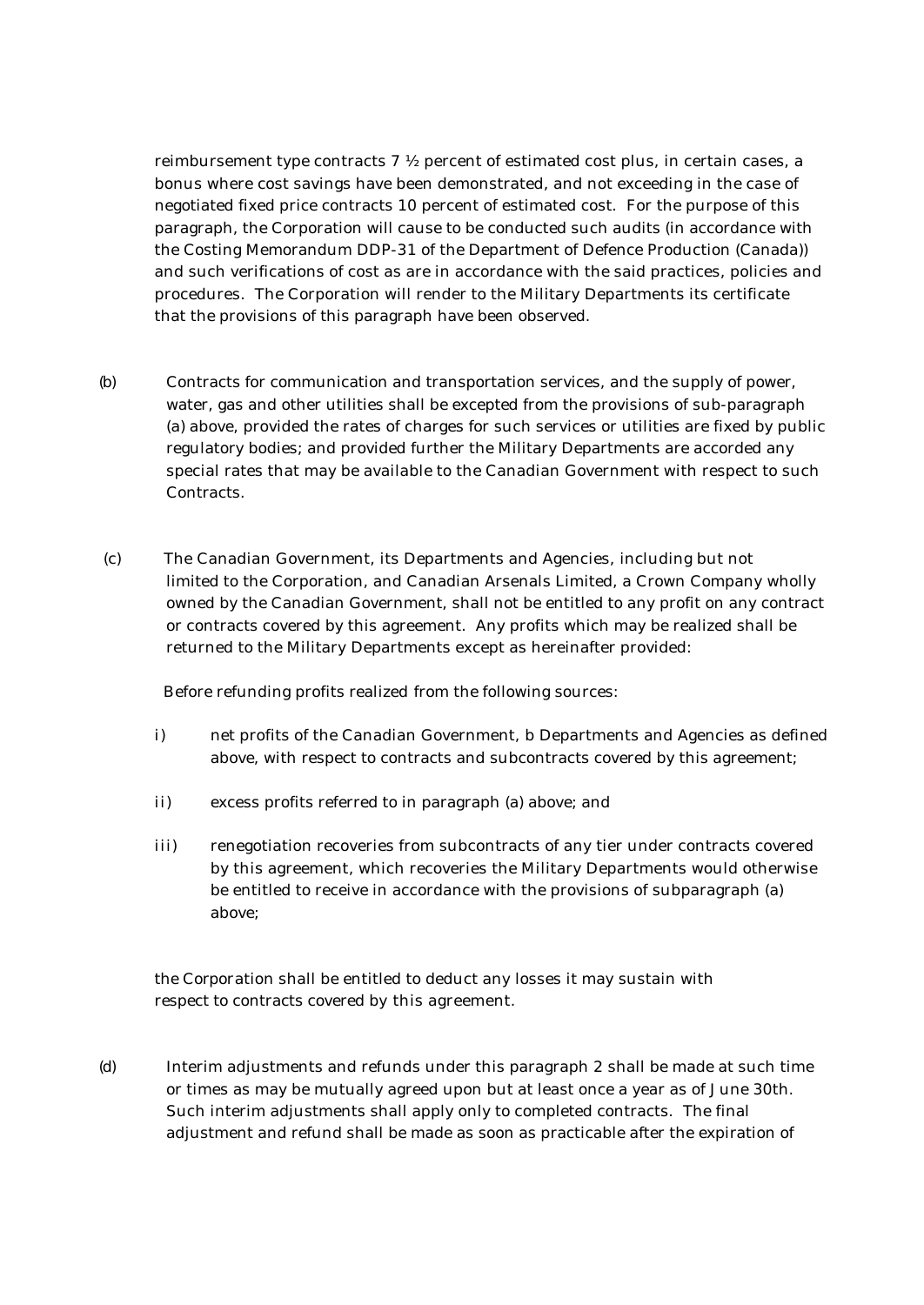this agreement.

- (e) The profit and loss provisions of this paragraph 2 shall not apply to contracts awarded to the Corporation as the result of formal competitive bidding (initiated by Invitation for Bids).
- 3. (a) All contracts placed by the Military Departments with the Corporation, except those placed as the result of formal competitive bidding, shall provide for prices or cost reimbursement, as the case may be, in terms of Canadian currency, and for payment to be made in such currency. Therefore, quotations and invoices shall be submitted by the Corporation to the Military Departments in terms of Canadian currency, and such cost data, vouchers, etc., as the contracts require shall also be submitted in terms of Canadian currency. However, the Corporation may elect in respect of any such contracts to quote, submit the said cost data, vouchers, etc., and receive payment in United States currency, in which event such contracts shall provide for payment in United States currency and shall not be subject to adjustment for losses or gains resulting from fluctuations in exchange rates.
- (b) All formal competitive bids shall be submitted by the Corporation in terms of United States currency and contracts placed as a result of such formal competitive bidding shall not be subject to adjustment for losses or gains resulting from fluctuation in exchange rates.
- 4. The Military Departments and the Corporation shall avoid, to the extent consistent with the declared policies of the Military Departments and the Canadian Government, the making of any surcharges covering administration costs with respect to contracts placed with the Corporation by any of the Military Departments and contracts placed by the Military Departments in the United States for the Canadian Government.
- 5. To the extent that contracts placed with the Corporation by the Military Departments provide for the audit of costs and profits, such audit YAII be made without charge to the Military Departments by the Cost Inspection and Audit Divis7ion of the Treasury of Canada in accordance with Costing Memorandum Form DDP-31 of the Department of Defence Production (Canada).
- 6. The Canadian Government shall arrange for inspection personnel of the Department of National Defence (Canada) to -act on behalf of the Military Departments with respect to contracts placed by the Military Departments with the Corporation and with respect to subcontracts placed in Canada by United States contractors which are performing contracts for the Military Departments and for the use of inspection facilities of the Departments of National Defence (Canada) for such purposes, such personnel and facilities to be provided without cost to the Military Departments. The Military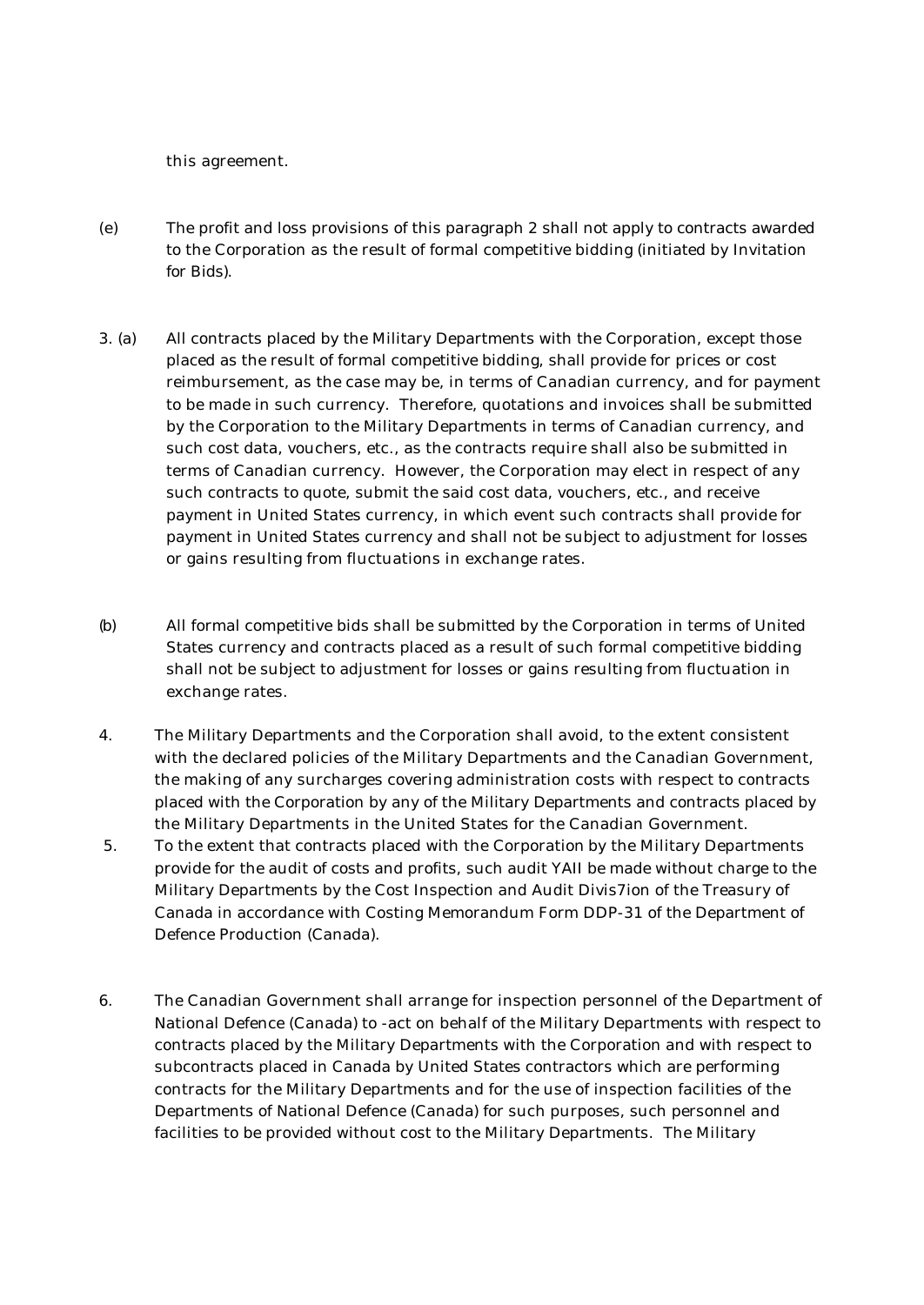Departments shall provide and make no charge for inspection services and inspection facilities in connection with contracts placed in the United States by the Military Departments for the Canadian Government and with respect to subcontracts placed in the United States by Canadian contractors which are performing contracts for the Department of Defence Production (Canada). The Department of National Defence (.Canada) or any Military Department may provide liaison with the other's inspection personnel in connection with the foregoing. It is understood that either the Department of National Defence (Canada) or any Military Department may in appropriate cases arrange for inspection by its own inspection organization in the other's country.

- 7. Because of the varying arrangements made by the Canadian- Government and the Military Departments in furnishing Government-owned facilities (including buildings and machine tools) to contractors, it is recognized that the matter of inclusion in contract prices of charges, through amortization or otherwise, for use of such facilities will be determined in the negotiation of individual contracts. However, there shall be avoided, to the extent consistent with the policies of the Canadian Government and Military Departments, any such charges for use of Government-furnished facilities.
- 8.(a) The Corporation agrees that the prices set out in fixed-price type contracts covered by this agreement will not include any taxes with respect to first-tier subcontracts; nor shall prices include customs duties to the extent refundable in accordance with Canadian law, paid upon the import of any materials, parts, or components incorporated or to be incorporated in the supplies, with respect to first-tier subcontracts.
- (b) The Corporation agrees that under cost-reimbursement type contracts the Corporation shall, to the extent practicable with respect to first-tier subcontracts, exclude from its claims all taxes and to the extent refundable in accordance with Canadian law, customs duties, paid upon the import of any materials, parts of components, incorporated or to be incorporated in the supplies and that any amounts included in such claims representing such taxes and duties shall be refunded or credited to the Military Departments.
- (c) The Corporation agrees that, to the extent that such taxes and duties can be reasonably and economically identified, it will use b best endeavors to cause such taxes and duties to be excluded from all subcontracts below the first-tier and, if found to be included, to be recovered and credited to the Military Departments.
- 9. The Corporation recognizes that existing law of the United, States prohibits the use of the cost-plus-a percentage-of-cost system of contracting.
- 10. Each contract covered by this agreement shall be deemed to include the provisions